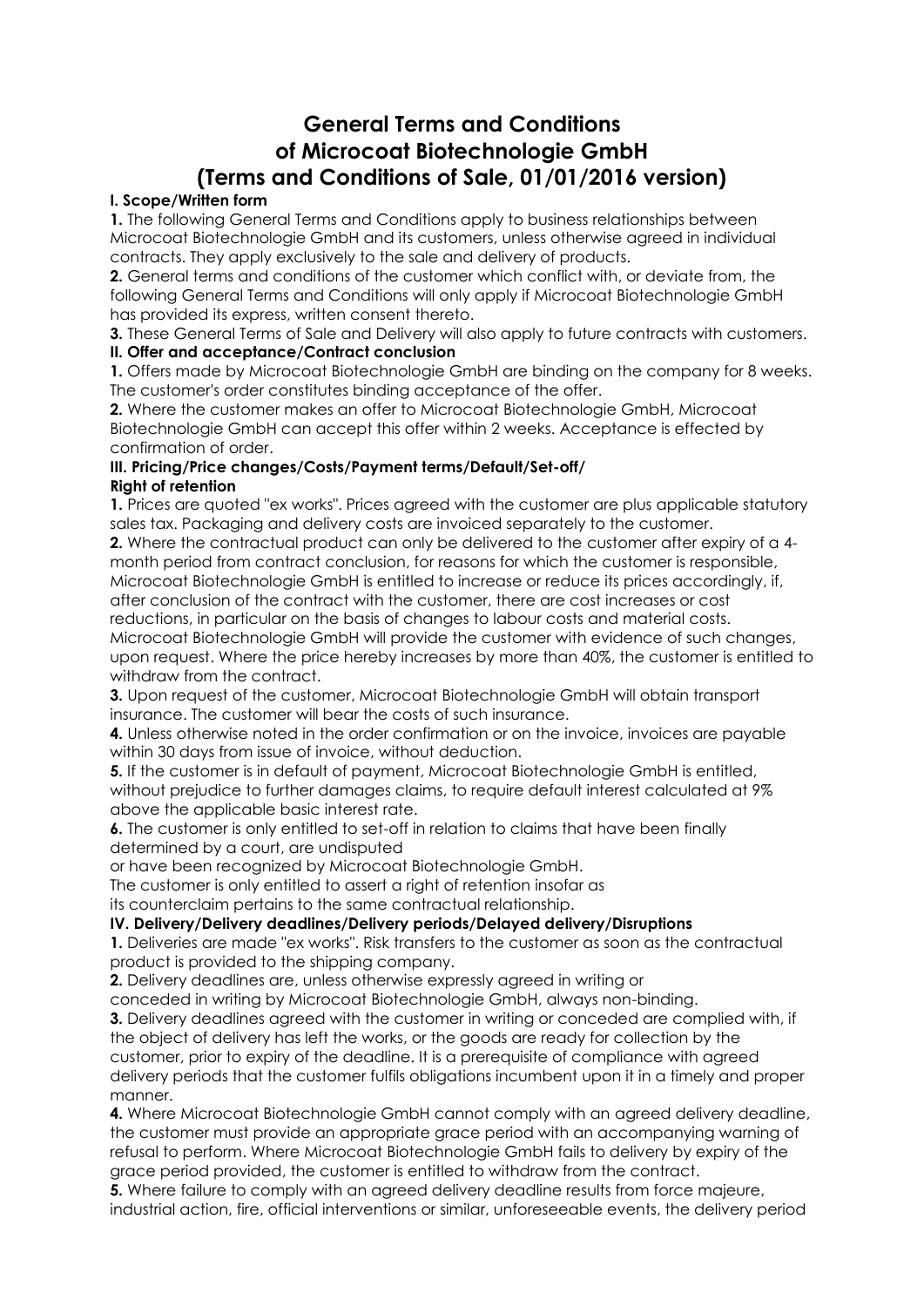will extend by the duration of such events. This will apply accordingly in the event that Microcoat Biotechnologie GmbH is in default of delivery when such events occur or where such events affect its suppliers. Microcoat Biotechnologie GmbH will inform the customer immediately of such circumstances. Where such disruption leads to a postponement of delivery in excess of 4 months, both Parties may withdraw from the contract.

**6.** Where the customer groundlessly refuses acceptance of the delivery, Microcoat Biotechnologie GmbH will invoice the customer for resultant additional expenditure for return delivery, resupply etc.

## **V. Retention of title**

**1.** Microcoat Biotechnologie GmbH retains title to the respective contractual product until complete payment has been made.

**2.** Retention of title also covers products resulting from processing/enhancement of, or combination or mixing with, the contractual product, at their full value. Where third parties hold property rights in respect of processing/enhancement, combination or mixing with their goods, then Microcoat Biotechnologie GmbH will acquire co-ownership in the ratio of the invoice value of the processed/enhanced, combined or mixed goods. In addition, the same conditions will apply for the resultant product as for contractual products delivered and subject to retention of title.

**3.** For the duration and existence of retention of title, the customer is prohibited from attachment of the contractual product and from using it as a security.

**4.** The customer is entitled to resell the contractual product in the ordinary course of business on the condition that the customer makes the reservation to its customer that ownership will only transfer to the latter when it completely fulfils it payment obligations. The customer hereby assigns to Microcoat Biotechnologie GmbH receivables resulting from the resale of the goods to its customer, irrespective of whether the goods are sold on to its customer without or after further processing/enhancement. Microcoat Biotechnologie GmbH hereby accepts such assignment.

**5.** The customer must inform Microcoat Biotechnologie GmbH immediately of all third-party actions (e.g. seizure) which jeopardize the rights of Microcoat Biotechnologie GmbH.

**6.** Where the customer acts contrary to contractual agreement, in particular, where it fails to pay the purchase price owed, Microcoat Biotechnologie GmbH is entitled to rescind the contract in accordance with statutory provisions and to demand return of the goods on the basis of retention of title and the rescission. The company is entitled to dispose of the goods in this case, wherever possible. Earnings from the disposal will be credited towards the liabilities of the customer.

**7.** Where the value of the existing securities for Microcoat Biotechnologie GmbH exceeds its claims vis-a-vis the customer by more than 10%, Microcoat Biotechnologie GmbH will release securities at its discretion upon request of the customer.

#### **VI. Default of acceptance**

Where the customer is in default of acceptance or culpably violates other obligations to cooperate, Microcoat Biotechnologie GmbH is entitled to demand compensation for resultant damages incurred, including additional expenses. The assertion of further rights or claims remains reserved.

#### **VII. Rescission of the Contract**

**1.** Microcoat Biotechnologie GmbH is not obliged to deliver, where the manufacturer has discontinued production of the goods ordered or force majeure events occur, insofar as these circumstances occur after contract conclusion, were not foreseeable at the time of contract conclusion and Microcoat Biotechnologie GmbH is not responsible for the failure to delivery and can,

further, provide evidence that it has failed in efforts to supply similar

goods. Microcoat Biotechnologie GmbH will inform the customer immediately of the abovementioned circumstances

and will refund payments already made for the services.

**2.** Microcoat Biotechnologie GmbH is further entitled to rescind the

contract, where the customer has provided incorrect information

in relation to its creditworthiness, with the result that claims for payment by Microcoat Biotechnologie GmbH are endangered. This will apply, in particular, in the event of objective inability to pay on the part of the customer, cessation of payment by the customer,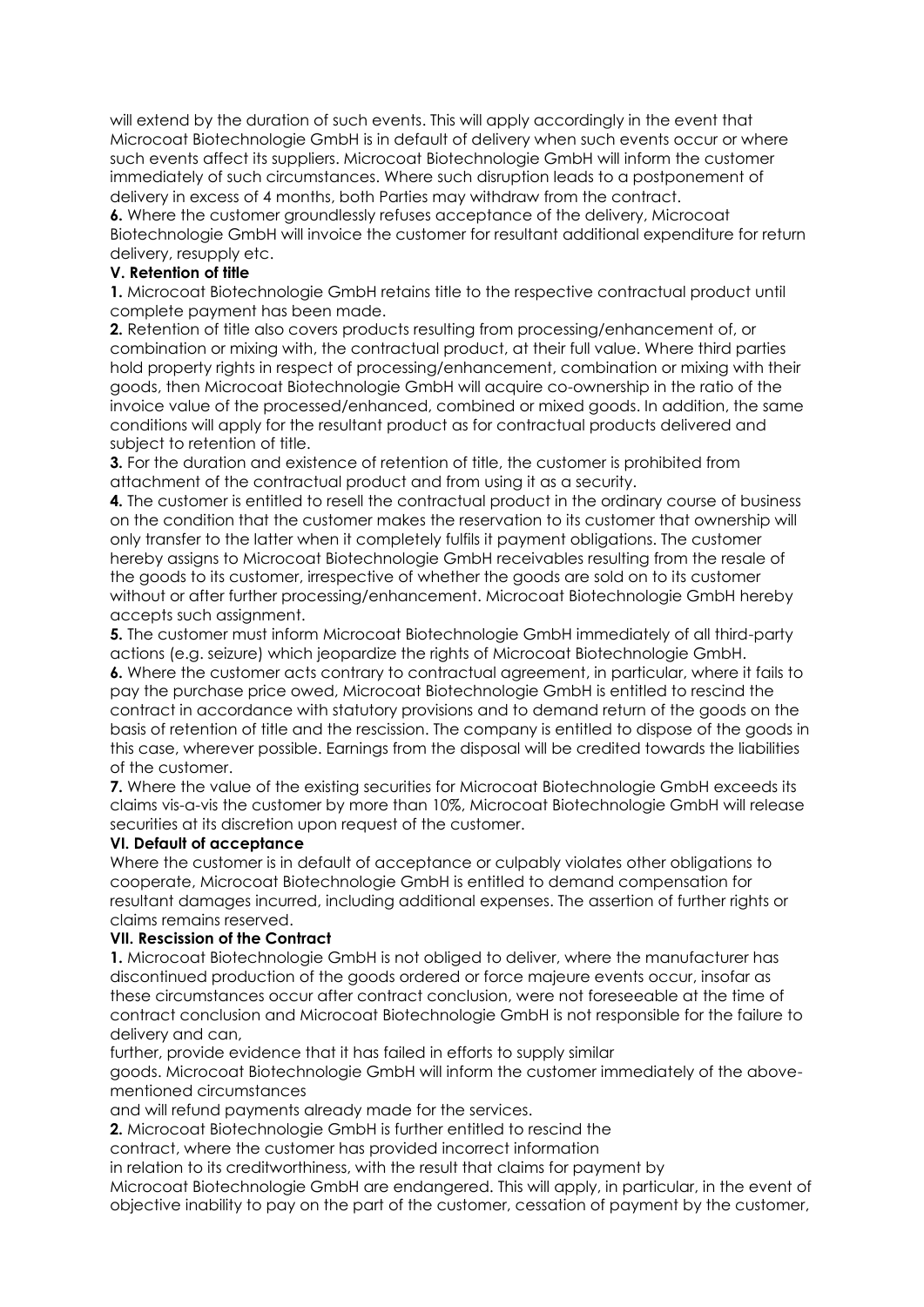an application for or initiation of insolvency proceedings relating to the customer's assets or where there is objective evidence that the customer is unworthy of credit.

#### **VIII. Take-back of goods**

**1.** In the event of rescission in accordance with Section VII. and take-back/return of delivered goods, Microcoat Biotechnologie GmbH is entitled to compensation for expenses, making the goods

available for use and their reduction in value

as follows:

**a)** For expenses incurred as a result of the contract, Microcoat Biotechnologie GmbH can require full compensation.

**b)** For reduction in value and making the goods available for use, Microcoat Biotechnologie can require a lump sum charge of 10% of the contract value. The purchaser is entitled to prove that Microcoat Biotechnologie has incurred no losses or has only incurred a lower amount of loss.

**2.** Clause 1 above will not apply where the contract is rescinded as a result of effective withdrawal following unsuccessful supplementary performance.

## **IX. Warranty and rights in relation to defects**

**1.** Warranty claims by the customer require that the latter examines the contractual products immediately after delivery and notifies Microcoat Biotechnologie GmbH immediately, in writing, in the event of identifiable defects or quantity deviations. The customer must notify concealed defects immediately upon their discovery.

**2.** In the event of defects in the purchased item, Microcoat Biotechnologie GmbH is initially entitled to provide supplementary performance. Microcoat Biotechnologie GmbH can, at its discretion, remedy defects or deliver new items to the customer. In the event of remedying the defects or replacement delivery, Microcoat Biotechnologie GmbH is obliged to bear all necessary expenses incurred for the purpose of supplementary performance, in particular, transportation and shipment costs, labour costs and material costs, insofar as these are not increased by virtue of the purchased item being taken, by the customer, to a place other than the place of performance.

**3.** Where supplementary performance is unsuccessful, the customer can withdraw from the contract or require a refund of the purchase price.

**4.** Warranty claims by the customer will be void where the latter fails to use, handle, process and/or store the contractual product in accordance with the specifications of Microcoat Biotechnologie GmbH and the defect occurring is attributable to this.

**5.** Warranty claims become statue-barred one year from delivery of the contractual product. **X. Liability**

**1.** Microcoat Biotechnologie GmbH is liable for intent and gross negligence in accordance with statutory provisions. This also applies in the event of culpability of its representatives, authorized agents or vicarious agents.

**2.** Liability for culpable injury to life, limb or health and liability for culpable violation of fundamental contractual obligations remain unaffected. This also applies for strict liability in accordance with Product Liability Law and insofar as Microcoat Biotechnologie GmbH has maliciously concealed a defect or assumed a guarantee for characteristics of the contractual products.

**3.** Insofar as Microcoat Biotechnologie GmbH has negligently violated a fundamental contractual obligation, the customer's claim for damages is limited to contractually-typical, foreseeable damages. Microcoat Biotechnologie GmbH will not be liable for damages not caused to the contractual product itself, in particular, it will not be liable for loss of profit or for other financial losses, e.g. to other legal assets of the customer. The exclusion of liability in accordance with Clauses 1 and 2 above will not apply insofar as there is strict liability on the basis of wilful intent, gross negligence or injury to life, limb or health or insofar as Microcoat Biotechnologie GmbH has maliciously concealed a defect or has assumed a guarantee for characteristics of the contractual product.

**4.** The provisions at Clauses 1 to 3 above cover compensation for damages in addition to and in place of performance, on any legal grounds whatsoever, in particular, for defects, violation of obligations within the contractual relationship or for tortious liability. They also apply to claims to compensate wasted expenditure.

**5.** Microcoat Biotechnologie GmbH will also not be liable for any production shutdown, operational interruption or for damages to raw materials provided by the customer and